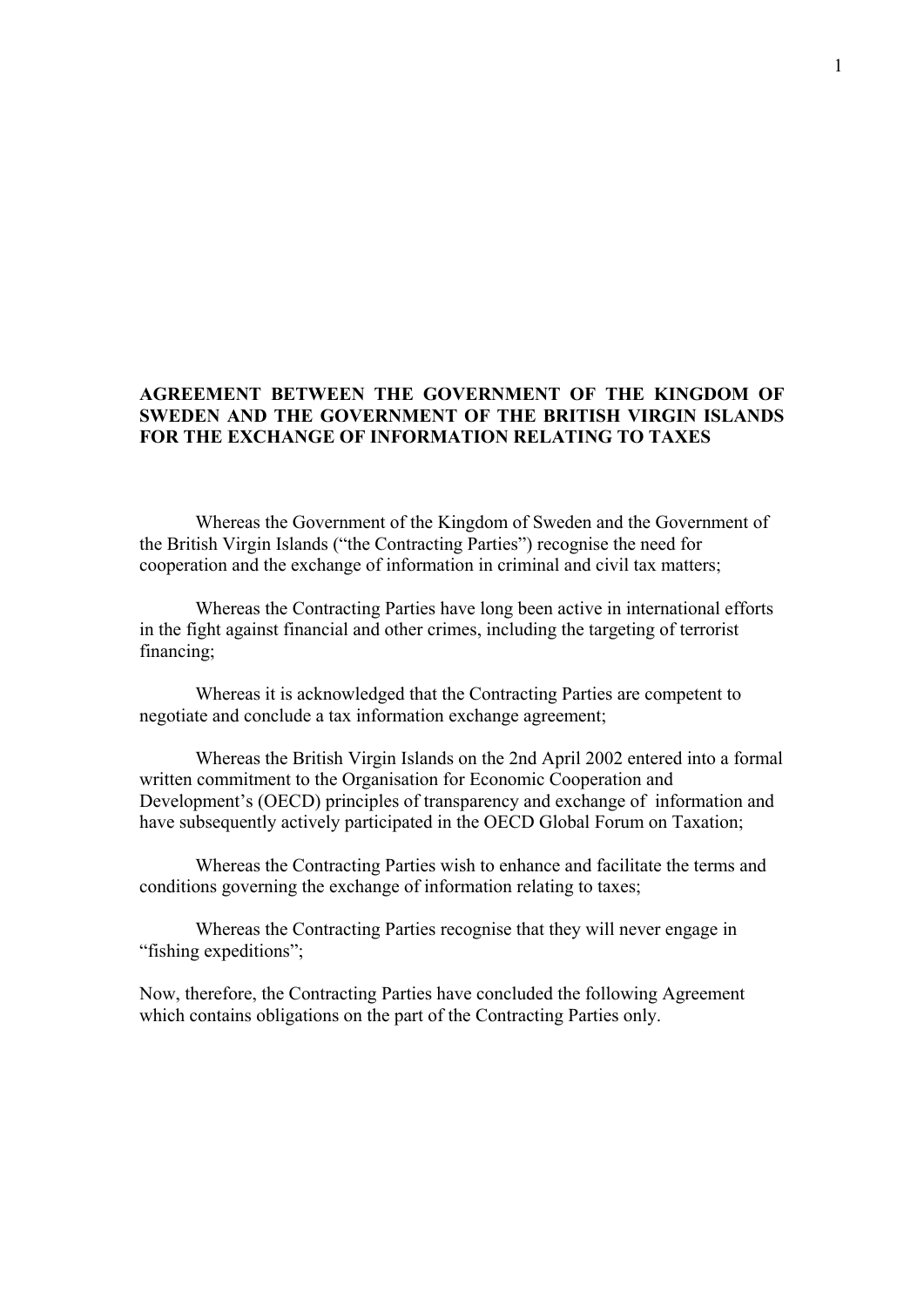### **Article 1**

#### **Scope of the agreement**

1. The competent authorities of the Contracting Parties shall provide assistance through exchange of information that is foreseeably relevant to the administration or enforcement of the domestic laws of the Contracting Parties concerning the taxes and the tax matters covered by this Agreement, including information that is foreseeably relevant to the determination, assessment, verification, enforcement, recovery or collection of tax claims with respect to persons subject to such taxes, or the investigation or prosecution of tax matters in relation to such persons. Information shall be exchanged in accordance with the provisions of this Agreement and shall be treated as confidential in the manner provided in Article 8.

2. This Agreement shall not affect the application in the respective Contracting Parties of the rules on mutual legal assistance in criminal matters.

#### **Article 2**

#### **Jurisdiction**

 To enable the appropriate implementation of this Agreement, information shall be provided in accordance with this Agreement by the competent authority of the Requested Party:

- (a) without regard to whether the person to whom the information relates is a resident or national of a Contracting Party, or whether the person by whom the information is held is a resident or national of a Contracting Party; and
- (b) provided that the information is present within the territory, or in the possession or control of a person subject to the jurisdiction, of the Requested Party.

#### **Article 3**

#### **Taxes covered**

- 1. The taxes covered by this Agreement are:
	- (a) in the case of the British Virgin Islands,
	- (i) the income tax;
	- (ii) the payroll tax; and
	- (iii) the property tax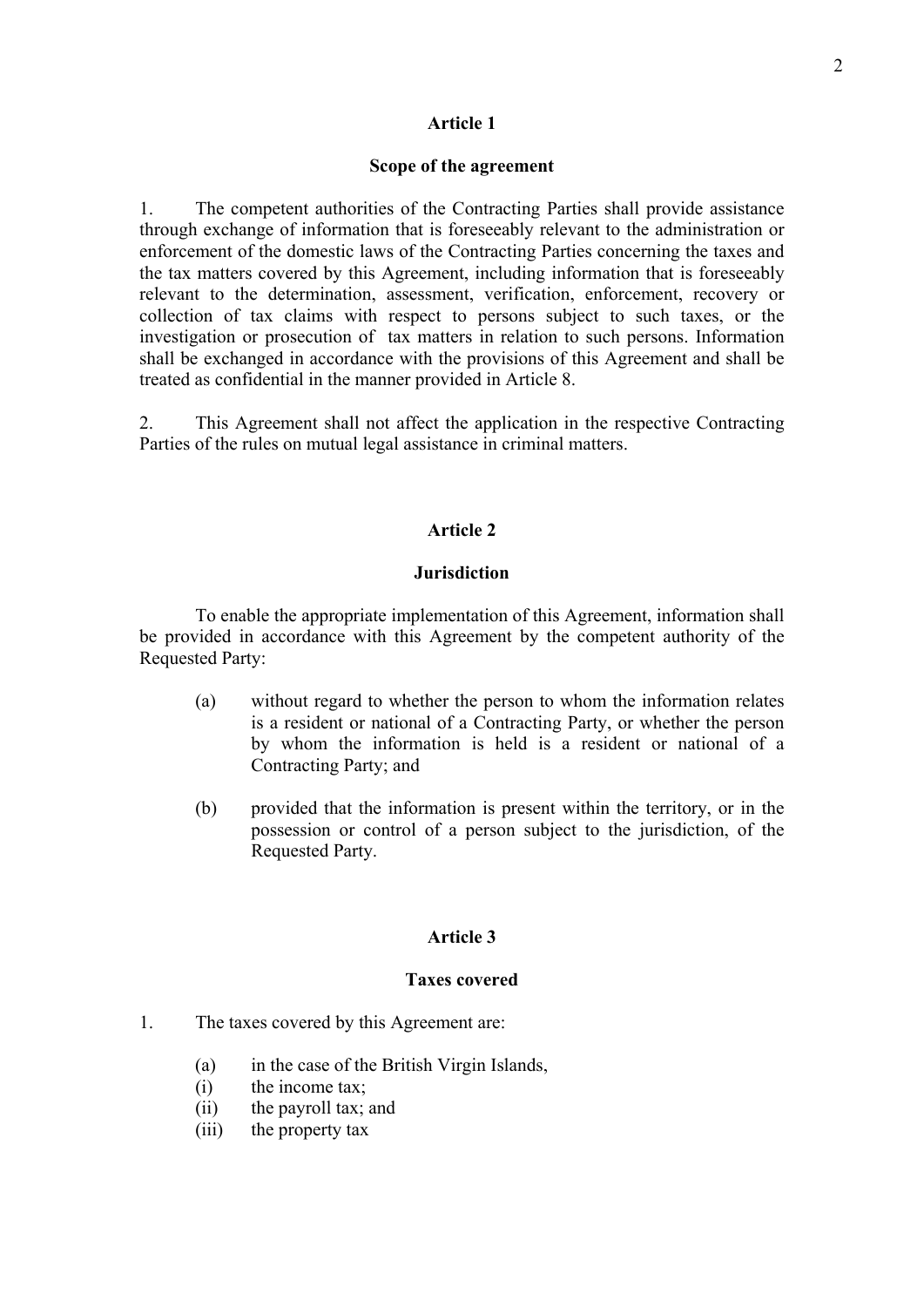- (b) in the case of Sweden,
- (i) the national income tax (den statliga inkomstskatten);
- (ii) the withholding tax on dividends (kupongskatten);
- (iii) the income tax on non-residents (den särskilda inkomstskatten för utomlands bosatta);
- (iv) the income tax on non-resident artistes and athletes (den särskilda inkomstskatten för utomlands bosatta artister m.fl.);
- (v) the municipal income tax (den kommunala inkomstskatten);
- (vi) the yield tax on pension funds (avkastningsskatten på pensionsmedel);
- (vii) the value added tax (mervärdesskatten);
- (viii) the tax on advertisements and advertising (skatten på annonser och reklam);
- (ix) the premium tax on group life insurance etc. (den särskilda premieskatten för grupplivförsäkring, m.m.);
- $(x)$  the lottery tax (lotteriskatten);
- (xi) the tobacco excise duty (tobaksskatten);
- (xii) the alcohol excise duty (alkoholskatten);
- (xiii) the premium tax on insurance against civil liability in respect of the use of motor vehicles (skatten på trafikförsäkringspremie m.m.); and
- (xiv) the energy tax (skatten på energi).

2. This Agreement shall also apply to any identical or substantially similar taxes imposed by either Party after the date of signature of this Agreement in addition to, or in place of, any of the taxes listed in paragraph 1 of this Article. The competent authorities of the Contracting Parties shall notify each other of any relevant changes to the taxation and related information gathering measures covered by this Agreement.

### **Article 4**

#### **Definitions**

- 1. In this Agreement unless the context otherwise requires-
	- (a) "British Virgin Islands" means the territory of the Virgin Islands as referred to in the Virgin Islands Constitution Order 2007;
	- (b) "Sweden" means the Kingdom of Sweden and, when used in a geographical sense, includes the national territory, the territorial sea of Sweden as well as other maritime areas over which Sweden in accordance with international law exercises sovereign rights or jurisdiction;
	- (c) "collective investment fund or scheme" means any pooled investment vehicle irrespective of legal form;
	- (d) "company" means any body corporate or any entity that is treated as a body corporate for tax purposes;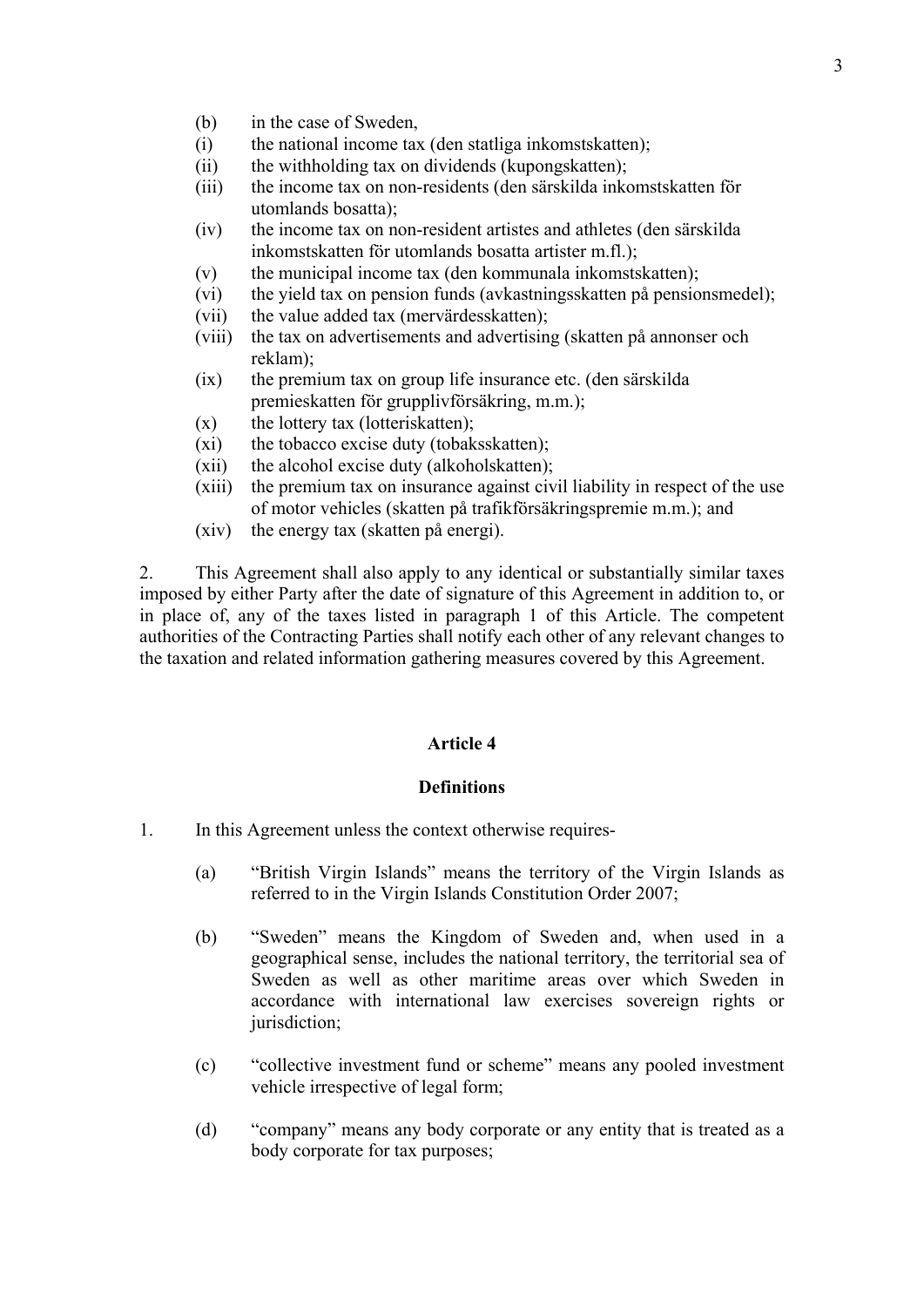- (e) "competent authority" means:
- (i) in the case of the British Virgin Islands, the Financial Secretary or a person or authority designated by him in writing;
- (ii) in the case of Sweden, the Minister of Finance, his authorised representative or the authority which is designated as a competent authority for the purposes of this Agreement;
- (f) "Contracting Party" means the British Virgin Islands or Sweden as the context requires;
- (g) "criminal laws" means all criminal laws designated as such under domestic law irrespective of whether contained in the tax laws, the criminal code or other laws;
- (h) "criminal tax matters" means tax matters involving intentional conduct which is liable to prosecution under the criminal laws of the Requesting Party;
- (i) "information" means any fact, statement, document or record in whatever form;
- (j) "information gathering measures" means laws, regulations and administrative or judicial procedures that enable a Requested Party to obtain and provide the requested information;
- (k) "national" means:

 (i) in relation to the British Virgin Islands, any person who belongs to the British Virgin Islands by virtue of the Virgin Islands Constitution Order 2007 (Statutory Instrument 2007 No. 1678) or has a certificate of residence of the British Virgin Islands by virtue of the Immigration and Passport Ordinance (Cap.130); and any legal person, partnership, association or other entity deriving its status as such from the laws in force in the British Virgin Islands;

(ii) in relation to Sweden any individual possessing the nationality of Sweden, and any legal person, partnership or association deriving its status as such from the laws in force in Sweden;

- (l) "person" includes an individual, a company and any other body or group of persons;
- (m) "principal class of shares" means the class or classes of shares representing a majority of the voting power and value of the company;
- (n) "public collective investment fund or scheme" means any collective investment fund or scheme, in which the purchase, sale or redemption of shares or other interests is not implicitly or explicitly restricted to a limited group of investors;
- (o) "publicly traded company" means any company whose principal class of shares is listed on a recognised stock exchange provided its listed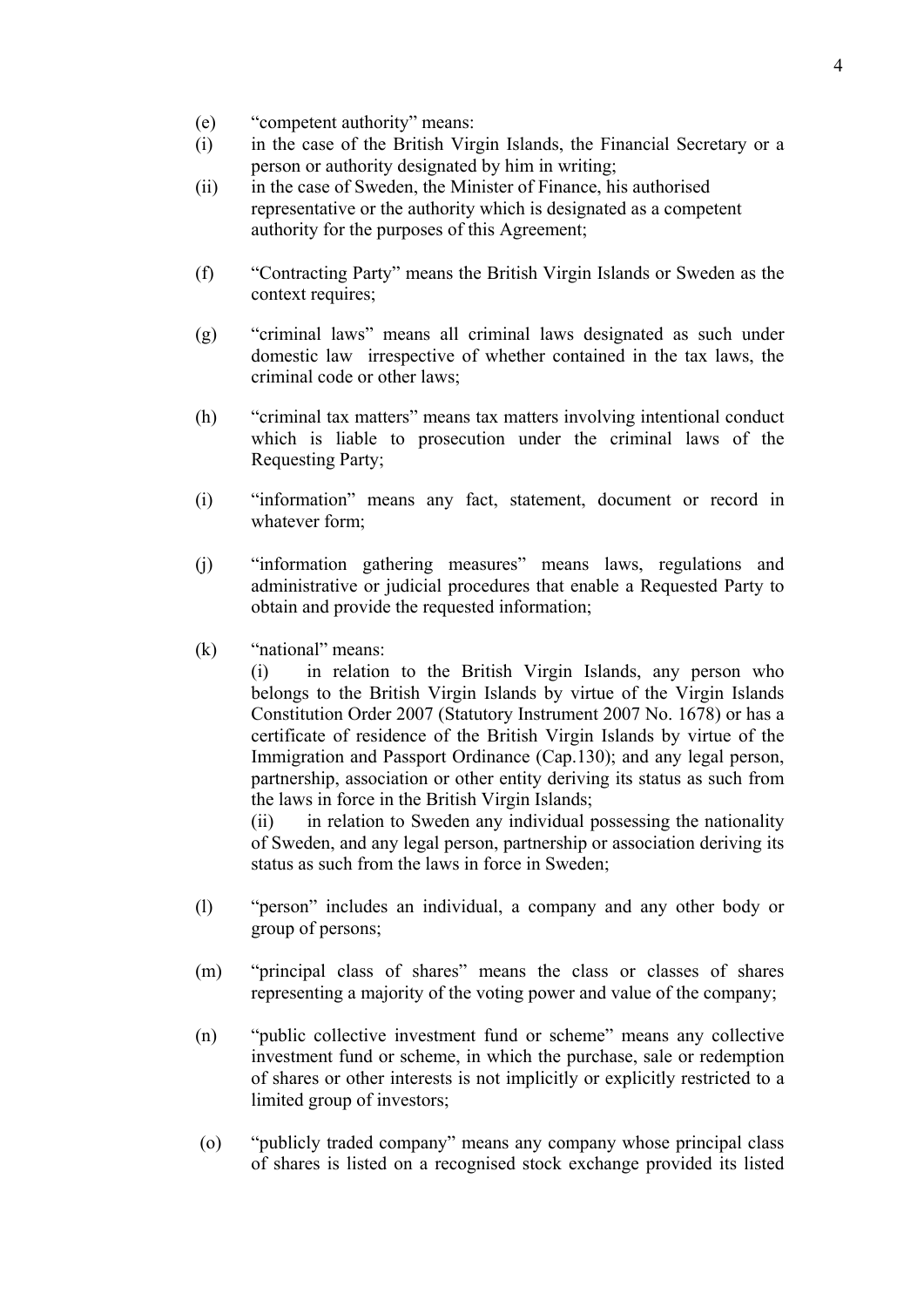shares can be readily purchased or sold by the public. Shares can be purchased or sold "by the public" if the purchase or sale of shares is not implicitly or explicitly restricted to a limited group of investors;

- (p) "recognised stock exchange" means any stock exchange agreed upon by the competent authorities of the Contracting Parties;
- (q) "Requested Party" means the Contracting Party to this Agreement which is requested to provide or has provided information in response to a request;
- (r) "Requesting Party" means the Contracting Party to this Agreement submitting a request for or having received information from the Requested Party;
- (s) "tax" means any tax covered by this Agreement.

2. As regards the application of this Agreement at any time by a Contracting Party, any term not defined therein shall, unless the context otherwise requires, have the meaning that it has at that time under the law of that Contracting Party, any meaning under the applicable tax laws of that Contracting Party prevailing over a meaning given to the term under other laws of that Contracting Party.

## **Article 5**

## **Exchange of information upon request**

1. The competent authority of the Requested Party shall provide upon request in writing by the Requesting Party information for the purposes referred to in Article 1. Such information shall be exchanged without regard to whether the conduct being investigated would constitute a crime under the laws of the Requested Party if it occurred in the territory of the Requested Party. If the information received by the competent authority of the Requested Party is not sufficient to enable it to comply with the request for information, it shall, in accordance with the terms provided in paragraph 7 (a), advise the competent authority of the Requesting Party of that fact and request such additional information as may be required to enable the effective processing of the request.

2. If the information in possession of the competent authority of the Requested Party is not sufficient to enable it to comply with the request for the information, the Requested Party shall use all relevant information gathering measures to provide the Requesting Party with the information requested, notwithstanding that the Requested Party may not need such information for its own tax purposes.

3. If specifically requested by the competent authority of the Requesting Party, the competent authority of the Requested Party shall provide information under this Article, to the extent allowable under its domestic laws, in the form of depositions of witnesses and authenticated copies of original records.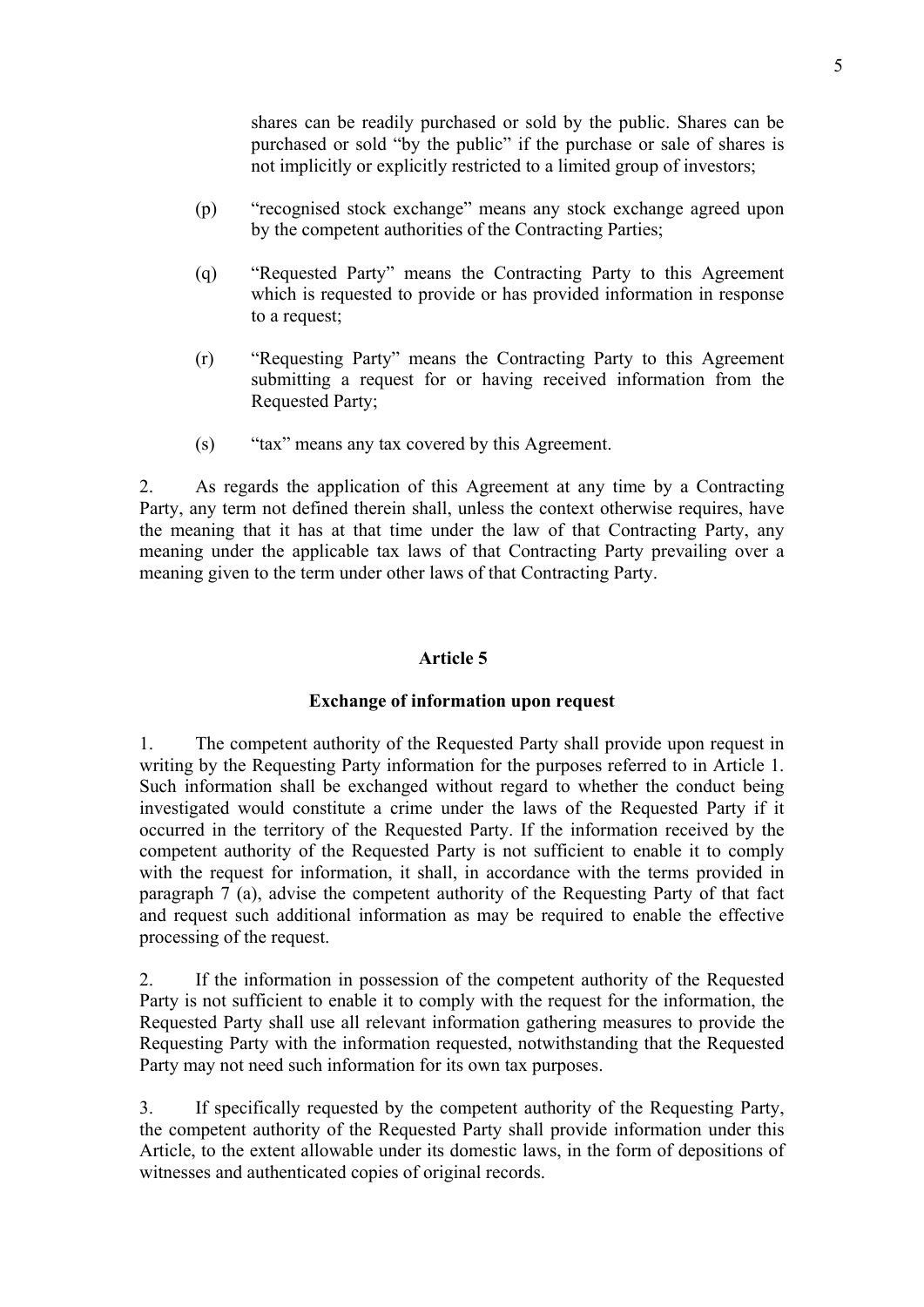4. Each Contracting Party shall ensure that its competent authority, for the purposes of this Agreement, has the authority to obtain and provide upon request:

- (a) information held by banks, other financial institutions, and any person, including nominees and trustees, acting in an agency or fiduciary capacity;
- (b) information regarding the legal and beneficial ownership of companies, partnerships and other persons, including, within the constraints of Article 2, ownership information on all such persons in an ownership chain; and in the case of trusts, information on settlors, trustees, beneficiaries and protectors; and in the case of foundations, information on founders, members of the foundation council and beneficiaries, and equivalent information in the case of entities that are neither trusts nor foundations.

5. Notwithstanding the preceding paragraphs, this Agreement does not create an obligation on the Contracting Parties to obtain or provide:

- (a) ownership information with respect to publicly traded companies or public collective investment funds or schemes, unless such information can be obtained without giving rise to disproportionate difficulties;
- (b) information relating to a period more than six years prior to the tax period under consideration;
- (c) information in the possession or control of a person other than the taxpayer that does not directly relate to the taxpayer.

6. The competent authority of the Requesting Party shall provide the following information to the competent authority of the Requested Party when making a request for information under this Agreement in order to demonstrate the foreseeable relevance of the information to the request:

- (a) the identity of the person under examination or investigation;
- (b) the period for which the information is requested;
- (c) the nature and type of the information requested, including a description of the specific evidence sought and the form in which the Requesting Party would prefer to receive the information;
- (d) the tax purposes for which the information is sought and the reasons why the information requested is foreseeably relevant to the administration or enforcement of the domestic laws of the Requesting Party;
- (e) grounds for believing that the information requested is present in the territory of the Requested Party or is in the possession or control of a person subject to the jurisdiction of the Requested Party;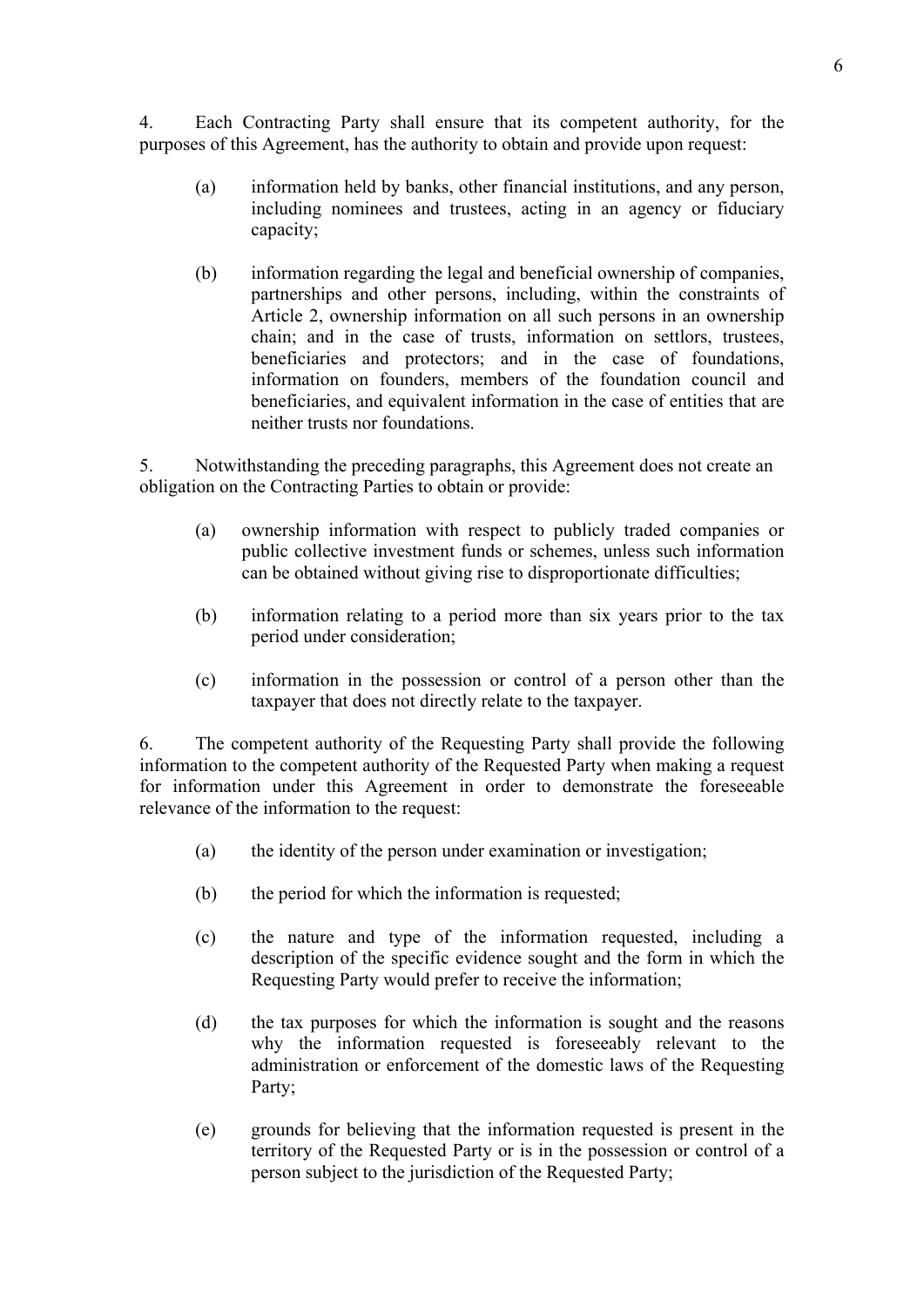- (f) to the extent known, the name and address of any person believed to be in possession or control of the information requested;
- (g) a declaration that the request is in conformity with this Agreement and the laws and administrative practices of the Requesting Party, and that if the requested information were within the jurisdiction of the Requesting Party then the competent authority of the Requesting Party would be able to obtain the information under the laws of the Requesting Party or in the normal course of administrative practice;
- (h) a statement that the Requesting Party has pursued all means available in its own territory to obtain the information, except those that would give rise to disproportionate difficulties.

7. The competent authority of the Requested Party shall forward the requested information as promptly as possible to the competent authority of the Requesting Party. To ensure a prompt response:

- (a) the competent authority of the Requested Party shall confirm the receipt of a request in writing to the competent authority of the Requesting Party and shall notify the competent authority of the Requesting Party of any deficiencies in the request within 60 days of receipt of the request; and
- (b) if the competent authority of the Requested Party has been unable to obtain and provide the information requested within 90 days of receipt of the request, or if obstacles are encountered in furnishing the information, or if the competent authority of the Requested Party refuses to provide the information, it shall immediately inform the competent authority of the Requesting Party in writing, explaining the reasons for its inability to obtain and provide the information, or the obstacles encountered, or the reasons for its refusal.

## **Article 6**

## **Tax examinations or investigations abroad**

1. The Requested Party may, to the extent permitted under its domestic laws, and following reasonable notice from the Requesting Party, allow representatives of the competent authority of the Requesting Party to enter the territory of the Requested Party in connection with a request to interview persons and examine records with the written consent of the persons concerned. The competent authority of the Requesting Party shall notify the competent authority of the Requested Party of the time and place of the meeting with the persons concerned.

2. At the request of the competent authority of the Requesting Party, the competent authority of the Requested Party may, in accordance with its domestic laws, permit representatives of the competent authority of the Requesting Party to be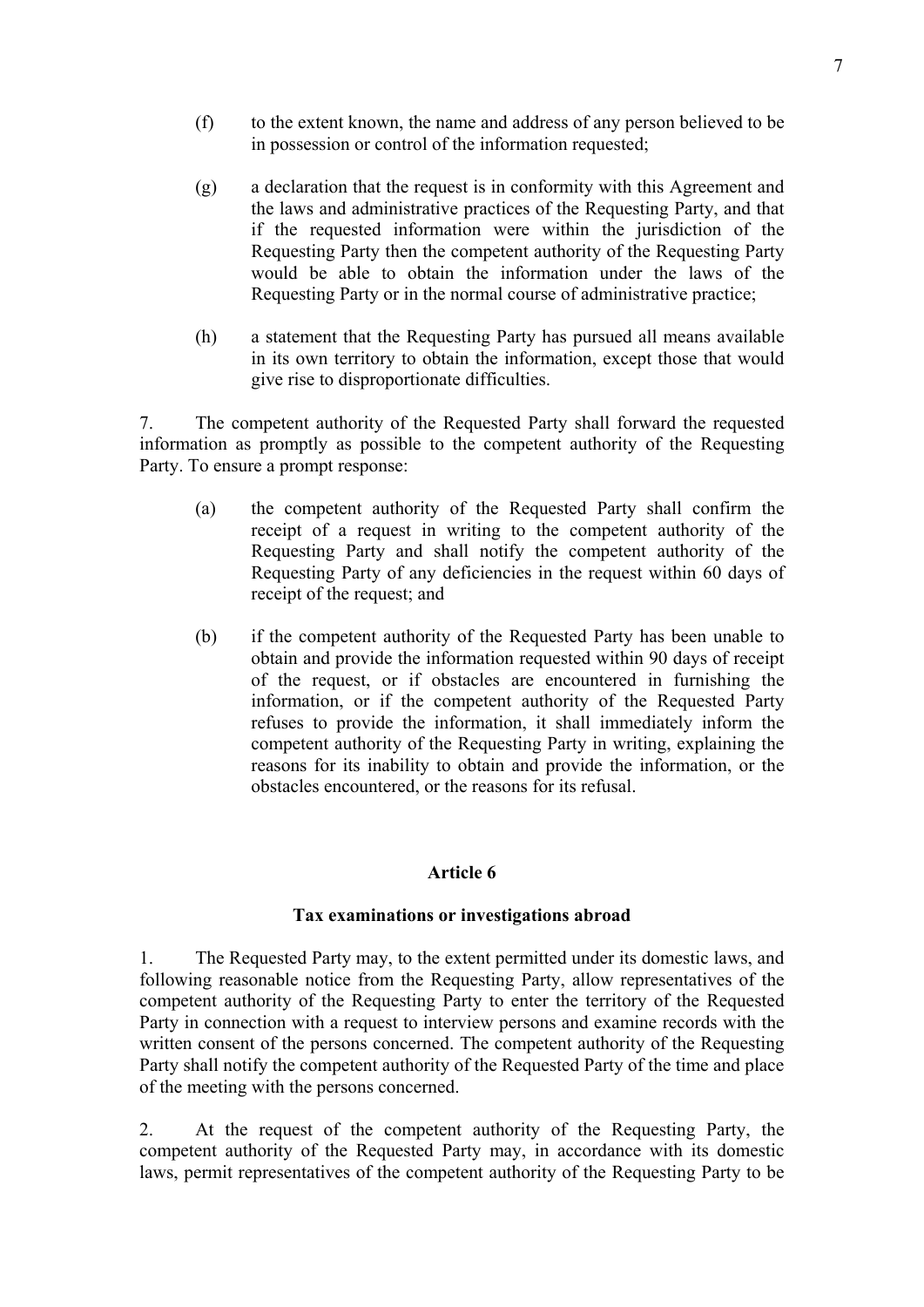present at the appropriate part of a tax examination in the territory of the Requested Party.

3. If the request referred to in paragraph 2 of this Article is granted, the competent authority of the Requested Party conducting the examination shall, as soon as possible, notify the competent authority of the Requesting Party of the time and place of the examination, the authority or person authorised to carry out the examination and the procedures and conditions required by the Requested Party for the conduct of the examination. All decisions regarding the conduct of the examination shall be made by the Requested Party conducting the examination in accordance with its domestic laws.

## **Article 7**

## **Possibility of declining a request**

- 1. The competent authority of the Requested Party may decline to assist:
	- (a) where the request is not made in conformity with this Agreement; or
	- (b) where the Requesting Party has not pursued all means available in its own territory to obtain the information, except where recourse to such means would give rise to disproportionate difficulties; or
	- (c) where the disclosure of the information requested would be contrary to public policy (ordre public).

2. The provisions of this Agreement shall not impose upon a Contracting Party any obligation to provide information which would disclose any trade, business, industrial, commercial or professional secret or trade process. Information described in paragraph 4 of Article 5 shall not by reason of that fact alone constitute such a secret or process.

- 3. (a) The provisions of this Agreement shall not impose on a Contracting Party the obligation to obtain or provide information which would reveal confidential communications between a client and an attorney, solicitor or barrister where such communications are:
	- (i) produced for the purposes of seeking or providing legal advice, or
	- (ii) produced for the purposes of use in existing or contemplated legal proceedings.
	- (b) Information held with the intention of furthering an offence is not subject to legal privilege, and nothing in this Article shall prevent an attorney, solicitor or barrister from providing the name and address of a client where doing so would not constitute a breach of legal privilege.

4. A request for information shall not be refused on the ground that the tax liability giving rise to the request is disputed by the taxpayer.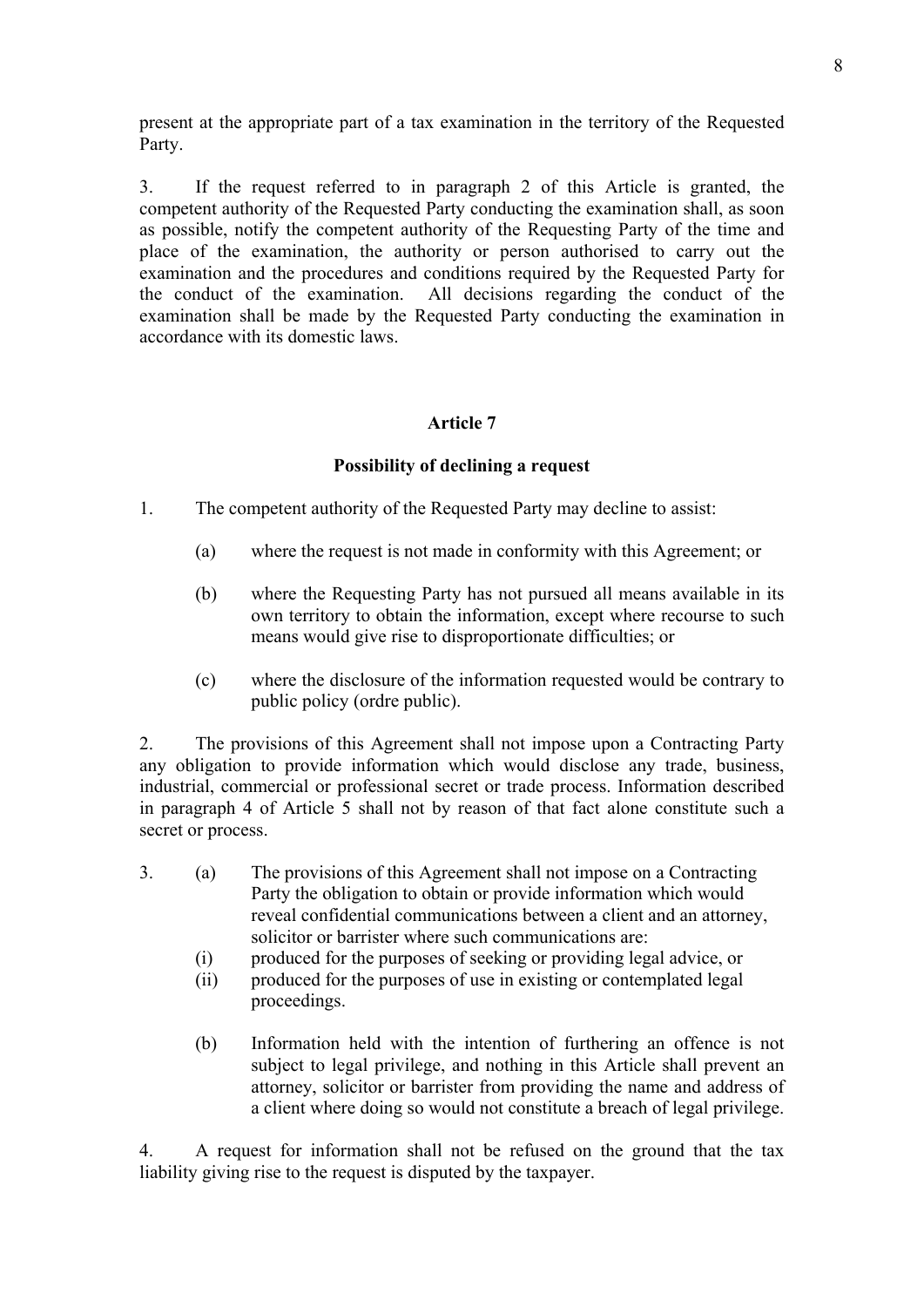5. The Requested Party shall not be required to obtain and provide information which, if the requested information was within the jurisdiction of the Requesting Party, the competent authority of the Requesting Party would not be able to obtain under its laws or in the normal course of administrative practice.

6. The Requested Party may decline a request for information if the information is requested by the Requesting Party to administer or enforce a provision of the tax law of the Requesting Party, or any requirement connected therewith, which discriminates against a resident or national of the Requested Party as compared with a resident or national of the Requesting Party in the same circumstances.

#### **Article 8**

#### **Confidentiality**

1. All information provided and received by the competent authorities of the Contracting Parties shall be kept confidential and shall be disclosed only to persons or authorities (including courts and administrative bodies) concerned with the purposes specified in Article 1 and used by such persons or authorities only for such purposes, including the determination of any appeal or the oversight of the above. For these purposes, information may be disclosed in public court proceedings or in judicial proceedings.

2. The information may not be disclosed to any other person or entity or authority without the express written consent of the competent authority of the Requested Party.

3. Information provided to a Requesting Party shall not be disclosed to any other jurisdiction.

#### **Article 9**

#### **Safeguards**

 Nothing in this Agreement shall affect the rights and safeguards secured to persons by the laws or administrative practice of the Requested Party. However, these rights and safeguards may not be applied by the Requested Party in a manner that unduly prevents or delays effective exchange of information.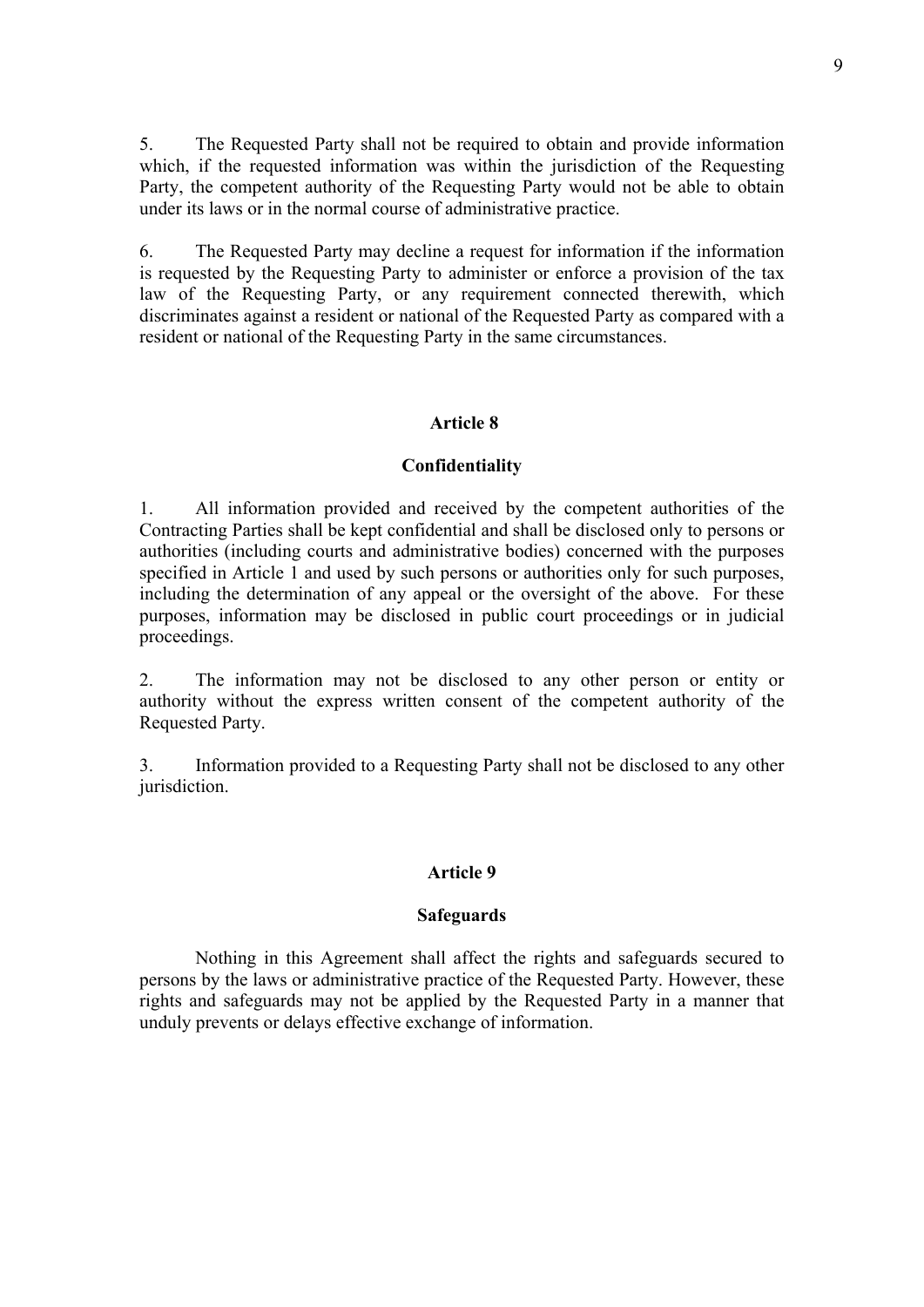## **Article 10**

## **Administrative costs**

1. Incidence of ordinary costs incurred in the course of responding to a request for information will be borne by the Requested Party. Such ordinary costs would normally cover internal administration costs and any minor external costs.

2. All other costs that are not ordinary costs are considered extraordinary costs and will be borne by the Requesting Party. Extraordinary costs include, but are not limited to, the following:

- (a) reasonable fees charged by third parties for carrying out research;
- (b) reasonable fees charged by third parties for copying documents;
- (c) reasonable costs of engaging experts, interpreters, or translators;
- (d) reasonable costs of conveying documents to the Requesting Party;
- (e) reasonable litigation costs of the Requested Party in relation to a specific request for information; and
- (f) reasonable costs for obtaining depositions or testimony.

3. The competent authorities of the Contracting Parties will consult each other in any particular case where extraordinary costs are likely to exceed \$US 500 to determine whether the Requesting Party will continue to pursue the request and bear the cost.

# **Article 11**

# **No prejudicial or restrictive measures**

1. So long as this Agreement is in force and effective, it is the intention of the Contracting Parties not to apply or introduce prejudicial or restrictive measures based on harmful tax practices to residents or nationals of either Contracting Party. However, in the event that a Contracting Party has reason to believe that the other Contracting Party has introduced such prejudicial or restrictive measures, both Contracting Parties shall immediately initiate proceedings to resolve the matter.

2. A prejudicial or restrictive measure based on harmful tax practices means a measure applied by one Contracting Party to residents or nationals of the other Contracting Party on the basis that the other Contracting Party does not engage in effective exchange of information or because it lacks transparency in the operation of its laws, regulations or administrative practices, or on the basis of no or nominal taxes and one of the preceding criteria.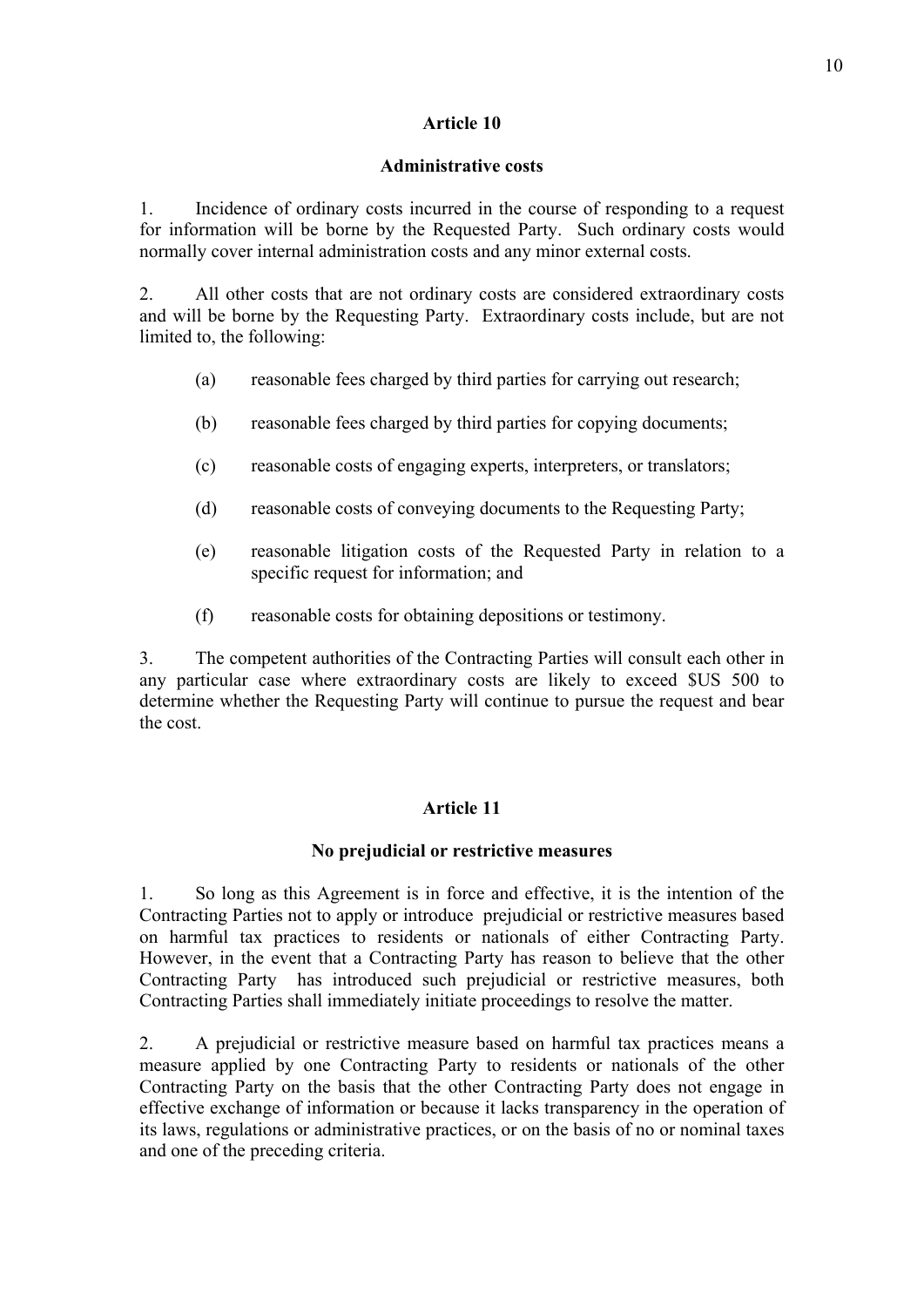3. Without limiting the generality of the term "prejudicial or restrictive measure", the term includes the denial of a deduction, credit or exemption, the imposition of a tax, charge or levy, or special reporting requirements. Such measures include any measure which relates, directly or indirectly, to taxation matters. However, they do not include any generally applicable measure, applied by either Contracting Party against, amongst others, members of the OECD generally.

# **Article 12**

# **Implementing legislation**

The Contracting Parties shall (where they have not already done so) enact any legislation necessary to comply with, and give effect to, the terms of this Agreement.

# **Article 13**

# **Language**

Requests for assistance and responses thereto shall be drawn up in English.

# **Article 14**

# **Mutual agreement procedure**

1. Where difficulties or doubts arise between the Contracting Parties regarding the implementation or interpretation of this Agreement, the competent authorities shall use their best efforts to resolve the matter by mutual agreement.

2. In addition to the efforts referred to in paragraph 1 of this Article, the competent authorities of the Contracting Parties may mutually determine the procedures to be used under Articles 5, 6 and 10.

3. The competent authorities of the Contracting Parties may communicate with each other directly for the purposes of reaching agreement under this Article.

# **Article 15**

# **Entry into force**

1. Each of the Contracting Parties shall notify to the other in writing of the completion of the procedures required by its law for the entry into force of this Agreement.